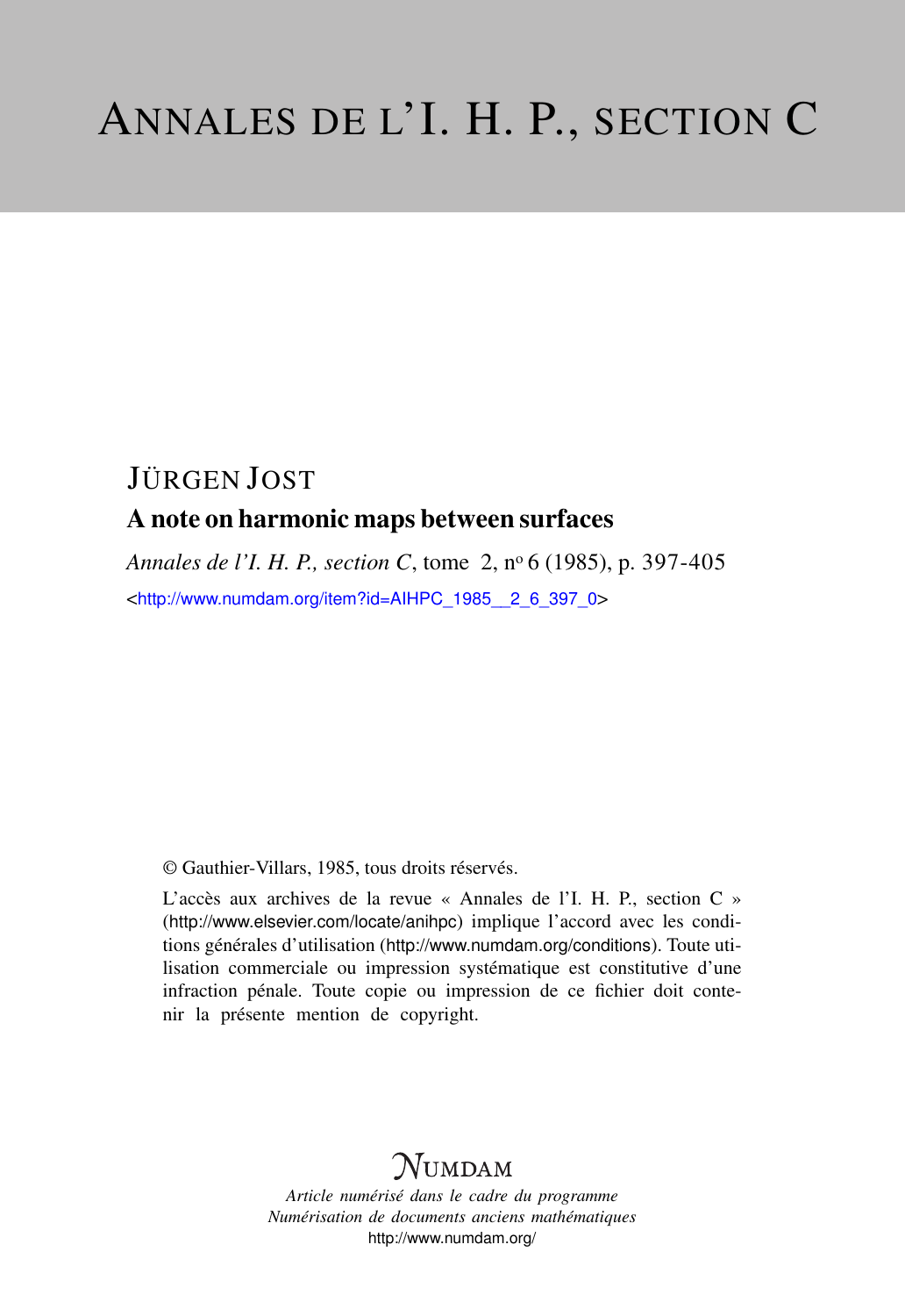# Echanges Annales

### A note on harmonic maps between surfaces

by

Jürgen JOST

Centre for Mathematical Analysis, Hanna Neumann Building,<br>Australian National University<br>GPO Box 4. Canberra ACT 2601. Australia and Harly GRERERERE GPO Box 4, Canberra ACT 2601, Australia

LABORATOIRE DE MATHÉMATIQUE INSTITUT FOLIBIER

ABSTRACT.  $-$  In this note, the relation between harmonic maps between surfaces and holomorphic quadratic differentials is investigated. Remember that if  $\Sigma_1$  and  $\Sigma_2$  are surfaces with conformal metrics  $\sigma^2 dz d\overline{z}$  and  $\rho^2 du d\overline{u}$ , resp., and  $u : \Sigma_1 \rightarrow \Sigma_2$  is harmonic, then

$$
\phi := \rho^2 u_z \overline{u}_z dz^2
$$

is a holomorphic quadratic differential on  $\Sigma_1$  (and  $\phi$  vanishes identically if and only if  $u$  is conformal).

It has been an open question to which extent the converse is true, i. e. whether a map with holomorphic  $\phi$  is harmonic.

In the article under consideration, a variational procedure is invented that produces a map with holomorphic  $\phi$  in every homotopy class of maps between closed surfaces. While on one hand, thus conformal selfmaps of the two-sphere are obtained by a variational method, answering a question of Uhlenbeck, contrasting this existence result on the other hand with answer to the above converse question. An explicit example is displayed as well.

RESUME. - Dans cette note, on étudie la relation entre deux définitions pour les applications harmoniques  $u$  en dimension deux, l'une étant que la forme différentielle quadratique

(1) 
$$
\omega := |u_x|^2 - |u_y|^2 - 2i \langle u_x, u_y \rangle
$$

(associée à u, où  $z = x + iy$  est une coordonnée conforme locale) soit holomorphe, l'autre étant l'équation différentielle du deuxième ordre  $(2)$  $\tau(u)=0$ 

Annales de l'Institut Henri Poincaré - Analyse non linéaire - Vol. 2, 0294-1449  $85/06/397/9$  / \$ 2,90/  $\odot$  Gauthier-Villars 17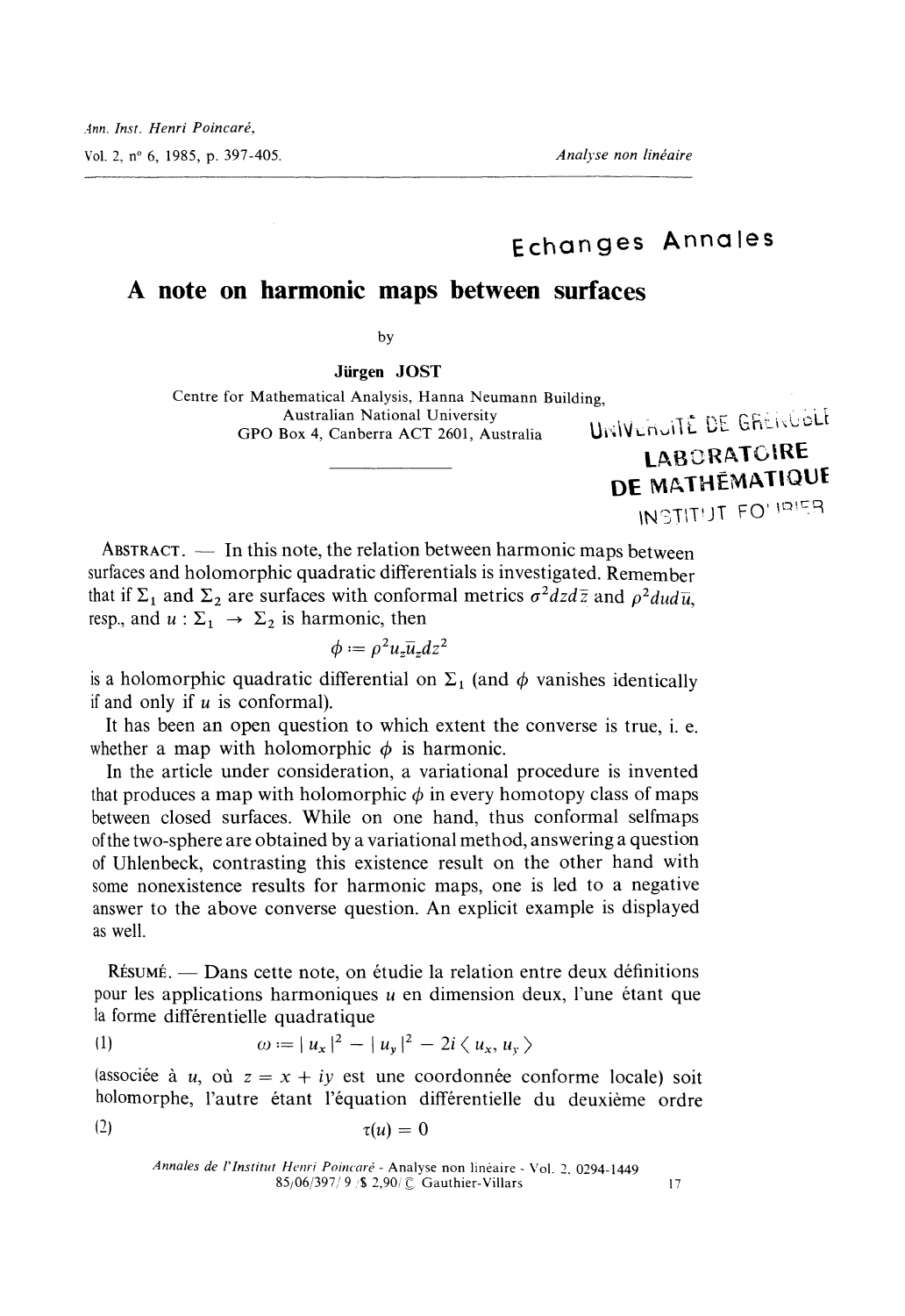(2) implique que  $\omega$  soit holomorphe. Nous déterminons, dans quelle mesure l'implication inverse n'est pas vraie, et donnons une réponse négative à une question de Eells-Lemaire. De plus, nous construisons une procedure variationnelle, qui donne des revêtements ramifiés conformes de S<sup>2</sup>.

Let  $\Sigma_1$  and  $\Sigma_2$  be compact two-dimensional Riemannian manifolds. A theorem of Lemaire  $[8]$  and Sacks-Uhlenbeck  $[9]$  asserts that in case  $\pi_2(\Sigma_2) = 0$ , any homotopy class of maps  $f : \Sigma_1 \to \Sigma_2$  contains a harmonic representative. Here, a harmonic map  $\phi$  is a smooth critical point of the energy integral

$$
E(\phi) := \frac{1}{2} \int_{\Sigma_1} |d\phi|^2 d\Sigma_1.
$$

Here, as usual, the differential  $d\phi$  is considered as a section of  $T^*\Sigma_1 \otimes \phi^{-1}T\Sigma_2$ , and the norm stems from the natural inner product on the fibers of this bundle.

If  $z = x + iy$  and  $u = u<sup>1</sup> + iu<sup>2</sup>$  are local conformal parameters on  $\Sigma_1$  and  $\Sigma_2$ , resp., and the metric tensor of  $\Sigma_2$  is given by

$$
\rho^2 du d\overline{u}\,,
$$

then  $u(z)$  is harmonic if and only if

(1) 
$$
\tau(u) := u_{z\overline{z}} + \frac{2\rho_u}{\rho} u_z u_{\overline{z}} = 0.
$$

We have the associated quadratic differential

$$
\omega := (|u_x|^2 - |u_y|^2 - 2i \langle u_x, u_y \rangle) dz^2
$$
  
=  $4\rho^2 u_z \overline{u}_z dz^2$ 

We calculate

(2) 
$$
\omega_{\overline{z}} = \rho^2(\overline{u}_z \tau(u) + u_z \overline{\tau}(u))
$$

Thus, if  $u$  is harmonic,

$$
\omega_{\overline{z}}=0\,.
$$

Conversely, (3) was used as a definition of harmonicity by Gerstenhaber-Rauch [4 ], and this definition was also adopted by Shibata [11]. It was accompanied by some misfortunes. Whereas the program of Gerstenhaber-Rauch is incomplete (and does not seem to be ever completable, since the metric they are seeking probably is singular in general), the paper of Shibata even is outrightly wrong  $(1)$ , and the result he was claiming could only

 $({}^{1})$  Cf. [10] for an examination of Shibata's paper.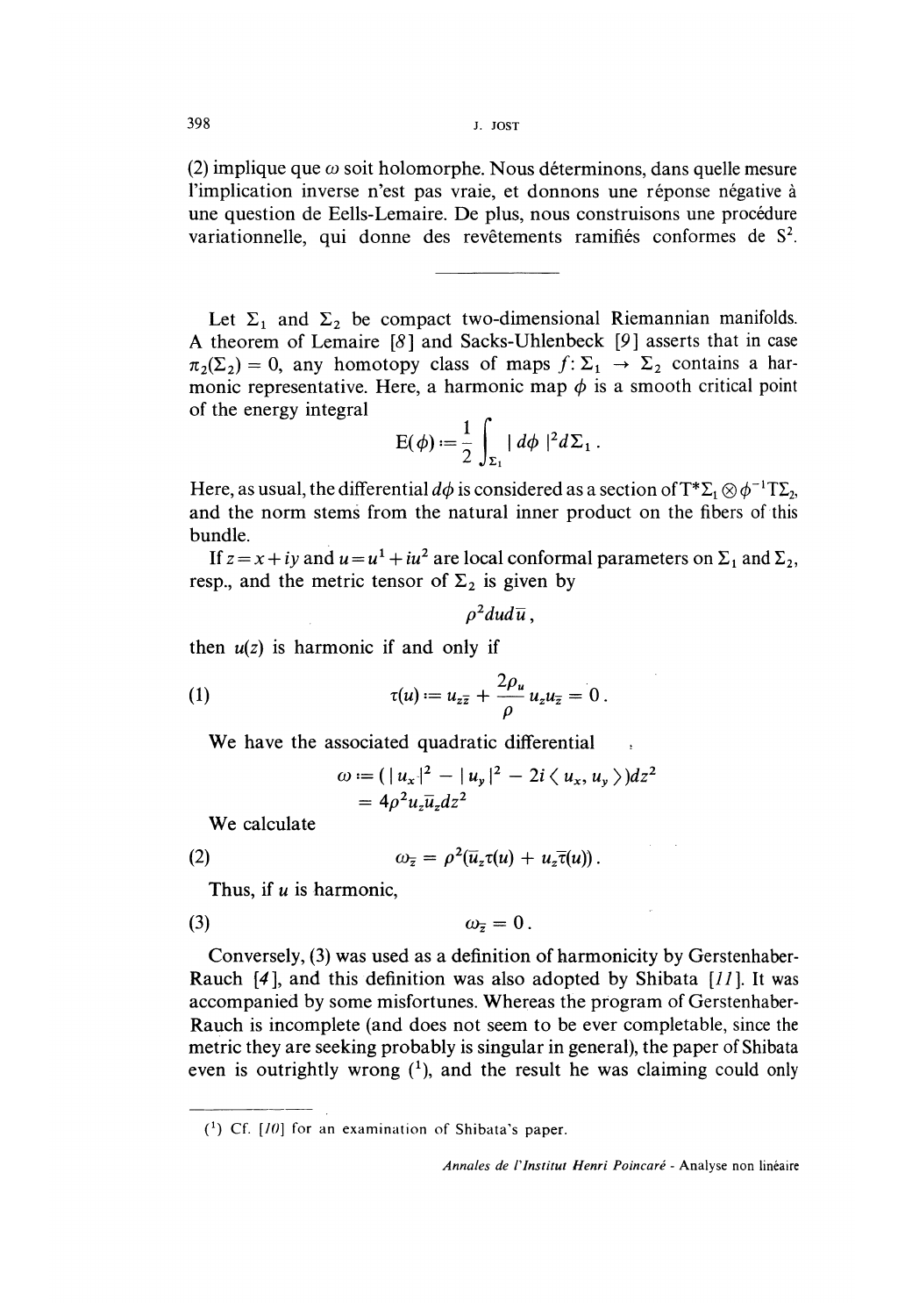be proved twenty years later by completely different methods, see [7]. On the other hand,  $(3)$  implies  $(1)$ , i.e. the nowadays standard definition of harmonic maps, at all points where

$$
|u_z|^2 - |u_{\overline{z}}|^2 \neq 0,
$$

i.e. where the Jacobian of u does not vanish (at least in case  $u \in C^2$ ).

Now, in contrast to the existence result of Lemaire and Sacks-Uhlenbeck which is proved by variational methods, the case where  $\pi_2(\Sigma_2) \neq 0$  presents serious difficulties for a variational procedure since the limit of a minimizing sequence might fall out of the considered homotopy class. Actually, it was even shown by Eells-Wood [3] that there is no harmonic map of degree 1 from a two-dimensional torus  $T^2$  onto the two-sphere  $S^2$ .

Also, it was asked by K. Uhlenbeck in  $[12]$  whether one can produce conformal branched coverings of  $S<sup>2</sup>$  by a variational method.

In the present note we exhibit a variational procedure by which we are able to obtain a map satisfying  $(3)$  instead of  $(1)$  in any prescribed homotopy class of maps between oriented surfaces. Two cases deserve more discussion. First, we can produce in particular conformal branched coverings of  $S^2$ . Since on the other hand, we minimize the energy only in an a priori restricted subclass of  $H_2^1 \cap C^0(\Sigma_1, \Sigma_2)$ , this may not be the answer to Karen Uhlenbeck's question she had in mind. Secondly, if  $\Sigma_1 = T^2$  and  $\Sigma_2 = S^2$ , then our map, in spite of solving (3), cannot be harmonic, because of the non-existence result of Eells-Wood. In order to explain this phenomenon, we construct an explicit example of a map  $\phi: T^2 \to S^2$  of degree one which is Lipschitz continuous and solves (3) but not (1).

By slightly modifying this example we can also provide a negative answer to the following question of Sealey and Eells-Lemaire (Problem 2. 6 in [2 ]) : if  $\phi$  is a continuous map of finite energy between surfaces with positive Jacobian almost everywhere for which  $|\phi_x|^2 - |\phi_y|^2 - 2i \langle \phi_x, \phi_y \rangle$  is holomorphic, is  $\phi$  harmonic? The negative answer to this question also partly explains why Shibata's approach failed.

For some details of the arguments, we frequently refer to [6].

We also make occasional use of conformal automorphisms of  $\Sigma_1$ , in case  $\Sigma_1$  is homeomorphic to S<sup>2</sup>. In order to make the exposition selfcontained, one just has to apply our method first to produce a conformal diffeomorphism from  $S^2$  onto  $\Sigma_1$  and then use the Möbius transformations of  $S^2$ .

I gratefully acknowledge the support of the Centre for Mathematical Analysis in Canberra and the SFB 72 in Bonn.

1. We first treat the case where  $\Sigma_1$  is a sphere. In this case, we can also assume that  $\Sigma_2$  is a sphere, since otherwise all maps  $\Sigma_1 \rightarrow \Sigma_2$  are homotopically trivial.

Vol. 2, n° 6-1985.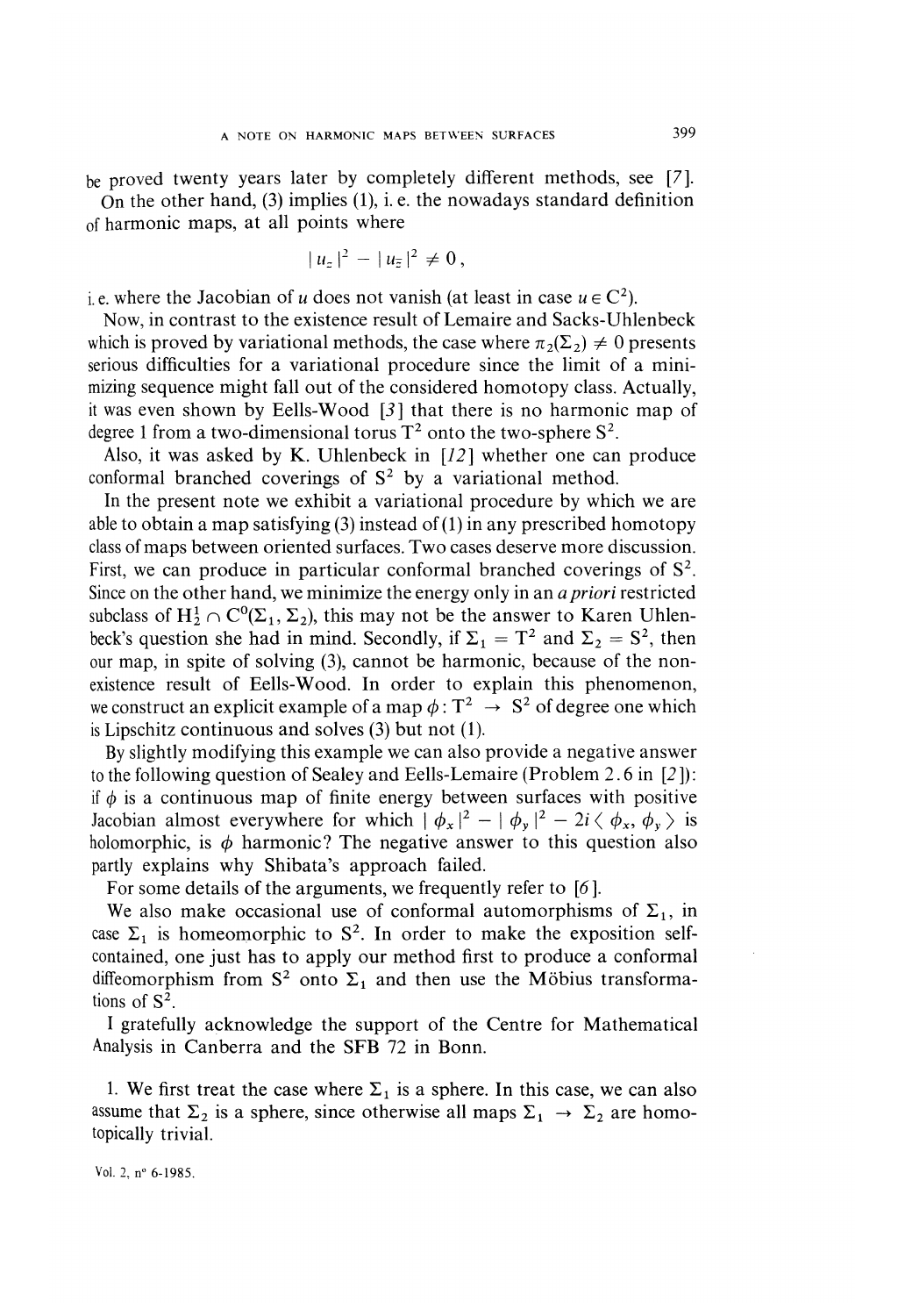400 J. JOST

Thus, let  $\Sigma_1$  and  $\Sigma_2$  be two-dimensional Riemannian manifolds homeomorphic to the standard two-sphere  $S^2$ . We distinguish three points  $p_1, p_2$ ,  $p_3$  on  $\Sigma_1$  and call a closed topological disc on  $\Sigma_1$  with smooth boundary small if it contains at most one of these three points. For  $\varepsilon > 0$ , we define the following class of mappings

 $\Gamma(\varepsilon) := \{ \phi \in H_2^1 \cap C^0(\Sigma_1, \Sigma_2) : J(\phi)(p) \geq 0 \text{ for almost all } p \in \Sigma_1, \text{ where }$  $J(\phi)$  is the functional determinant of  $\phi$ , and if  $G \subset \Sigma_1$  is small and

$$
\phi(\partial G) \subset U(m, \varepsilon) := \{ q \in \Sigma_2 : d(m, q) < \varepsilon \},
$$

then also  $\phi(G) \subset U(m, \varepsilon)$ .

Here,  $d( ., .)$  is the distance function on  $\Sigma_2$ .

If  $\alpha$  is a homotopy class of mappings of positive degree, then we denote by  $\Gamma_{\alpha}(\varepsilon)$  the intersection of  $\Gamma(\varepsilon)$  with  $\alpha$ , and it is easily seen that for sufficiently small  $\varepsilon$ ,  $\Gamma_{\alpha}(\varepsilon) \neq \phi$ . Likewise, if we look at a homotopy class of mappings of negative degree, we require that the mappings in  $\Gamma(\varepsilon)$  have nonpositive instead of nonnegative functional determinant almost everywhere.

We wish to minimize the energy integral

$$
E(\phi) := \frac{1}{2} \int_{\Sigma_1} |d\phi|^2 d\Sigma_1
$$

in  $\Gamma_a(\varepsilon)$ . Here, as usual the differential  $d\phi$  is considered as a section of  $T^*\Sigma_1 \otimes \phi^{-1}T\Sigma_2$ , and the norm stems from the natural inner product on the fibers of this bundle.

For  $K > 0$ , let

$$
\Gamma_{\alpha}(\varepsilon, \mathbf{K}) := \{ \phi \in \Gamma_{\alpha}(\varepsilon) : E(\phi) \leq \mathbf{K} \}.
$$

Of course,  $\Gamma_{\alpha}(\varepsilon, K) \neq \phi$  for sufficiently large K.

LEMMA 1. -  $\Gamma_{\alpha}(\varepsilon, K)$  is equicontinuous.

Lemma 1 is an immediate consequence of the definition of  $\Gamma_a(\varepsilon, K)$  and the following version of the well-known Courant-Lebesgue Lemma :

**LEMMA** 2. - Let  $\Omega$  be an open subset of  $\mathbb{R}^2$ ,  $u \in H_2^1(\Omega, S)$ , where S is any Riemannian manifold,

$$
\int_{\Omega} |du|^2 dx \leq D, \qquad x_0 \in \Omega, \qquad \delta < 1.
$$

Then there exists some  $r \in (\delta, \sqrt{\delta})$  for which  $u \mid \partial B(x_0, r) \cap \overline{\Omega}$  is continuous and  $\frac{1}{2}$ 

$$
d(u(x_1), u(x_2)) \leq \pi D^{\frac{1}{2}} \left( \log \frac{1}{\delta} \right)^{-1}
$$

for all  $x_1, x_2 \in \partial B(x_0, r) \cap \overline{\Omega}$ .

(Of course,  $B(x_0, r) := \{ x \in \mathbb{R}^2 : |x - x_0| \le r \}$ ).

Annales de I'Institut Henri Poincaré - Analyse non linéaire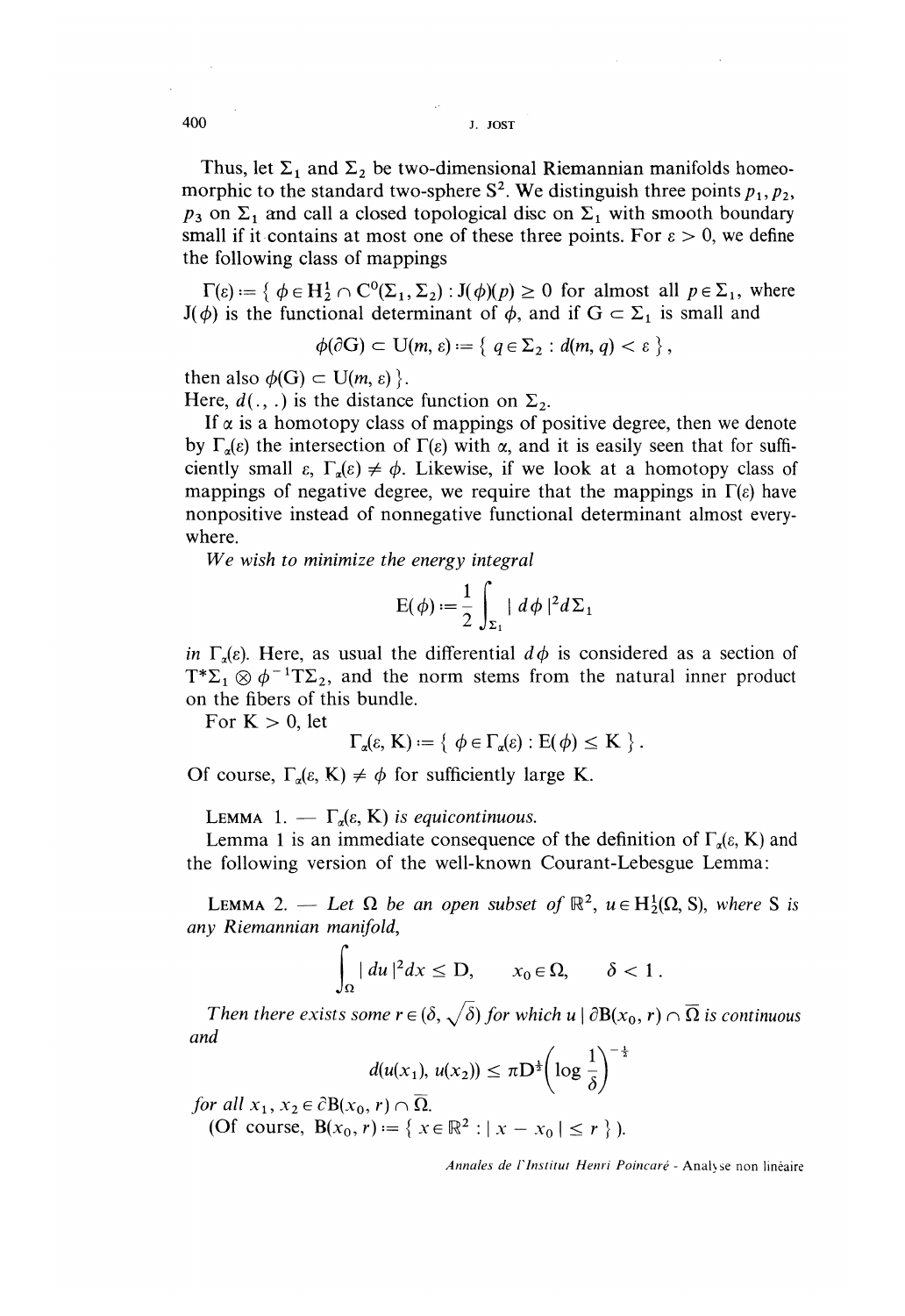#### A NOTE ON HARMONIC MAPS BETWEEN SURFACES 401

Lemma 1 implies that in particular an energy minimizing sequence in  $\Gamma_4(\varepsilon)$  is equicontinuous, and hence after selection of a subsequence, converges uniformly to a continuous map u in  $\alpha$ . Since H<sub>2</sub> is weakly compact, this sequence also has to converge weakly in  $H_2^1$  to u, and by lower semicontinuity of the energy under weak convergence, u minimizes the energy in  $\Gamma_{\tau}(\varepsilon)$ .

We wish to show that u is conformal (and hence a branched covering).

We only indicate the proof and refer to the author's notes [6] for details. Let  $\rho_t$  be a smooth family of diffeomorphisms of  $\Sigma_1$ ,  $\rho_0 = d$ . Let  $k_t$  be a conformal automorphism of  $\Sigma_1$  with  $k_i(p_i) = \rho_i(p_i)$ ,  $i = 1, 2, 3$ . Then  $u \circ \rho_t^{-1} \circ k_t$  is also in  $\Gamma_a(\varepsilon)$  and hence a valid comparison map. Exploiting

$$
\frac{d}{dt} E(u \circ \rho_t^{-1} \circ k_t)|_{t=0} = 0,
$$

we infer first as in  $[6]$ , 3.3 that

$$
\omega:=|u_x|^2-|u_y|^2-2i\langle u_x,u_u\rangle
$$

where  $z = x + iy$  is a local isothermal parameter on  $\Sigma_1$ , is a holomorphic quadratic differential, and then

$$
\omega \equiv 0 \,,
$$

by Liouville's theorem, since  $\Sigma_1$  is conformally  $S^2$ .

Since identifying  $\omega$  as a holomorphic quadratic differential will be of importance later on as well, let us quickly sketch the corresponding argument of  $[6]$ , 3.3. We put

$$
\rho_t^{-1} \circ k_t =: \xi + i\eta
$$

$$
\frac{\partial}{\partial t} \left( \rho_t^{-1} \circ k_t \right) \Big|_{t=0} =: v + i\mu
$$

and calculate

$$
E(u \circ \rho_t^{-1} \circ k_t) = \frac{1}{2} \int \{ |u_x|^2 (\xi_y^2 + \eta_y^2) - 2 \langle u_x, u_y \rangle (\xi_x \xi_y + \eta_x \eta_y) + |u_y|^2 (\xi_x^2 + \eta_x^2) \} (\xi_x \eta_y - \xi_y \eta_x)^{-1} dxdy,
$$

hence (using  $\rho_0^{-1} \circ k_0 = id$ )

$$
0 = \frac{d}{dt} E(u \circ \rho_t^{-1} \circ k_t)|_{t=0} = \int (|u_x|^2 - |u_y|^2)(v_x - \mu_y)
$$
  
+ 2 \langle u\_x, u\_y \rangle (v\_y + \mu\_x)dxdy  
= Re  $\int \omega(v + i\mu)_{\overline{z}}dxdy$ 

Since we can use arbitrary smooth  $\mu$  and v, we see that  $\omega$  is holomorphic as desired.

Vol. 2, nº 6-1985.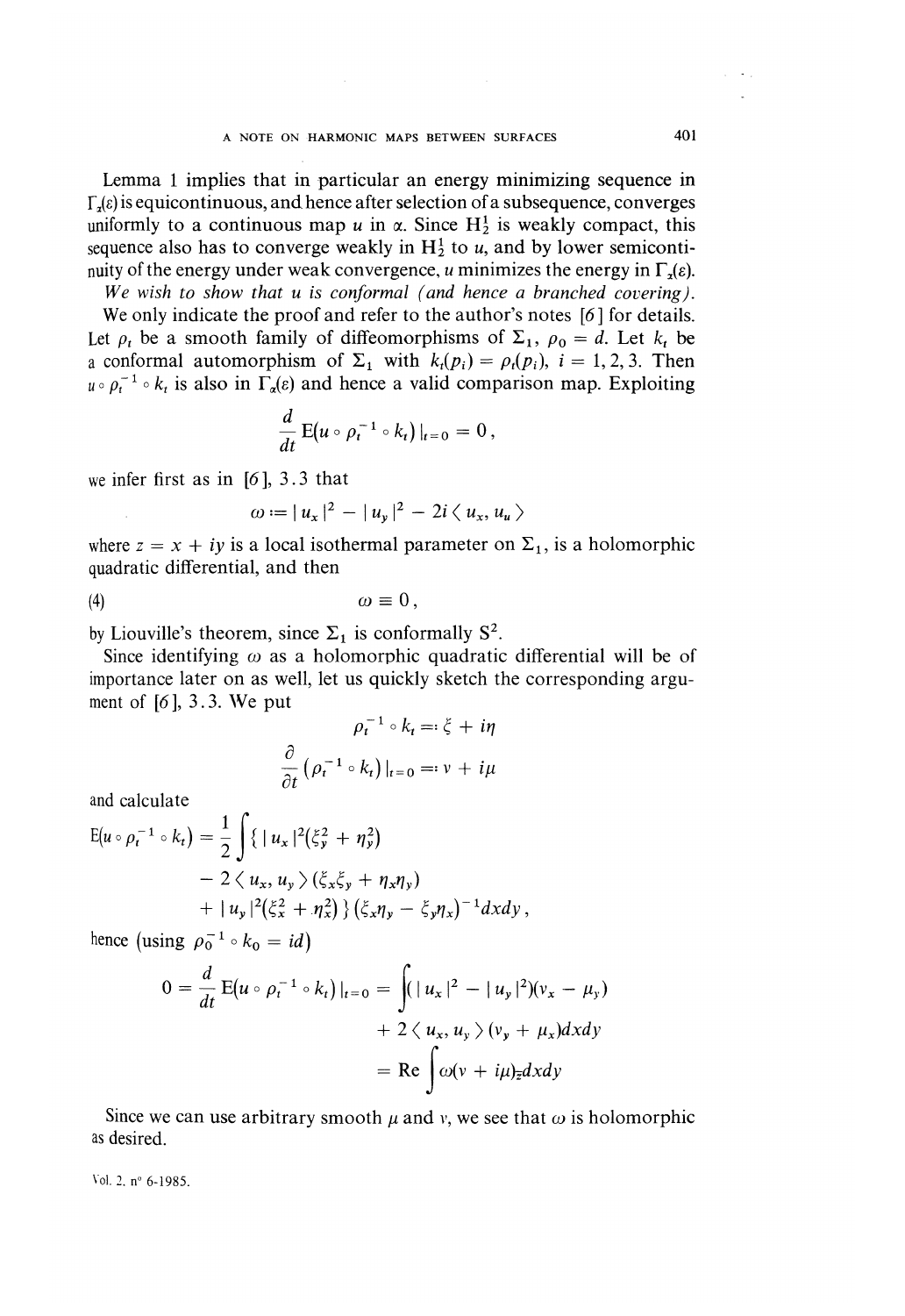Secondly, as in Lemma 3.3 of [6], we see that  $J(u) \ge 0$  almost everywhere. For this, we use Lemma 3.2 of [6] which is due to Moorey. It reads

LEMMA 3.  $\longrightarrow$  Let  $\phi \in C^0 \cap H_2^1(G, \mathbb{R}^2)$ , where G is a twodimensional domain. For every  $z_0 \in G$  there exists a set  $C(z_0)$  with  $H^1(C(z_0)) = 0$ , with the property that for all  $R \notin C(z_0)$  with  $B(z_0, R)ccG$ 

$$
\int_{\mathbf{B}(z_0,\mathbf{R})} J(\phi)dz = \int_{\phi(\mathbf{B}(z_0,\mathbb{R}))} m(w, \phi(\partial \mathbf{B}(z_0,\mathbf{R}))dw
$$

where m(w,  $\phi(\partial B(z_0, R))$ ) is the winding number of the curve  $\phi(\partial B(z_0, R))$ w. r. t. the point w.

We apply this in the following way: Let  $u_n$  be a minimizing sequence in  $\Gamma_{\alpha}(\varepsilon)$ , let B(z<sub>0</sub>, R),  $z_0 \in \Sigma_1$ , R  $\notin C(z_0)$  satisfy the assumptions of Lemma 3 for u and all  $u_n$ ,

$$
\varepsilon_n := \max_{z \in \partial B(z_0, R)} |u_n(z) - u(z)|
$$
  

$$
V_n := \{ w : d(w, u(\partial B(z_0, R))) > \varepsilon_n \}
$$

For  $w \in V_n$ ,  $m(w, u_n(\partial B(z_0, R))) = m(w, u(\partial B(z_0, R)))$ . Then, since  $u_n$  converges uniformly to  $u$ , using Lemma 3

$$
\lim_{n \to \infty} \int_{B(z_0, R)} J(u_n) dz = \lim_{n \to \infty} \int_{u_n(B(z_0, R))} m(w, u_n(\partial B(z_0, R))) dw
$$
  
\n
$$
= \lim_{n \to \infty} \int_{u_n(B(z_0, R)) \cap V_n} m(w, u_n(\partial B(z_0, R))) dw
$$
  
\n
$$
= \lim_{n \to \infty} \int_{u(B(z_0, R)) \cap V_n} m(w, u(\partial B(z_0, R))) dw
$$
  
\n
$$
= \int_{u(B(z_0, R))} m(w, u(\partial B(z_0, R))) dw = \int_{B(z_0, R)} J(u) dz
$$

Since  $J(u_n) \ge 0$  and the preceding argument is valid for almost all disks  $B(z_0, R)$ , we inser  $J(n) \ge 0$  as desired.

Combining this with (4), we conclude that  $u$  is weakly conformal, i.e. in local coordinates  $(u^1, u^2)$  on  $\Sigma_2$ , if  $(g_{ij})$  is the corresponding metric tensor and  $g := g_{11}g_{22} - g_{12}^2$ ,

(5) 
$$
u_x^2 = -g_{22}^{-1}(g_{12}u_x^1 + \sqrt{gu_y^1})
$$

$$
u_y^2 = g_{22}^{-1}(\sqrt{gu_x^1 - g_{12}u_y^1})
$$

 $\ddot{\cdot}$ 

almost everywhere (more precisely, u solves (5) weakly).

Since (5) is a first-order linear elliptic system, elliptic regularity theory implies that  $u$  is regular and solves (5) everywhere. Thus,  $u$  is conformal. That it is a branched covering can be proved in a rather elementary manner with the help of the Hartman-Wintner Lemma as in Lemma 3.4 of [6].

Annales de l'Institut Henri Poincaré - Analyse non linéaire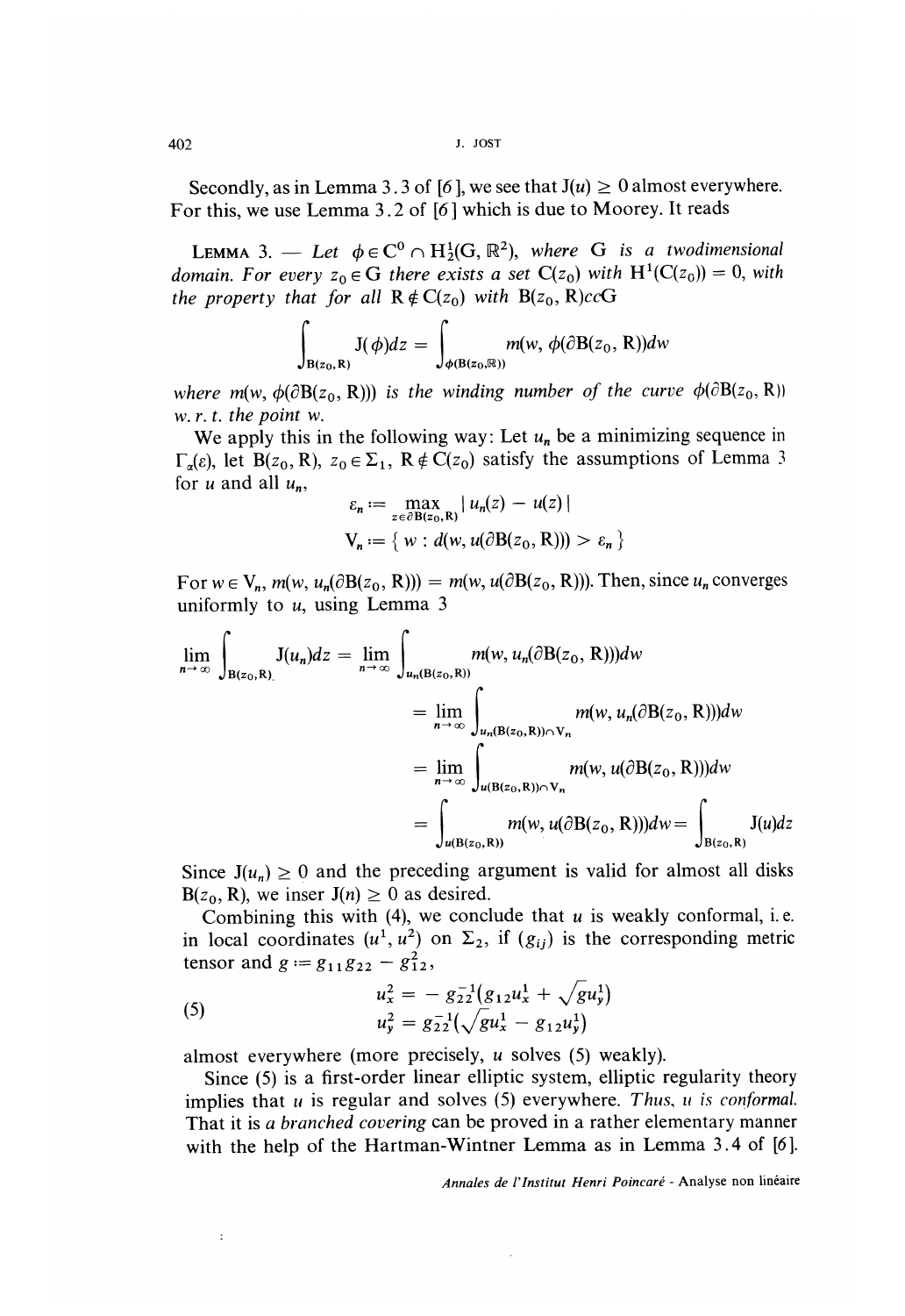2. If on the other hand,  $\Sigma_1$  is topologically different from a sphere, we cannot and need not fix three points anymore for defining our class of mappings, since in this case a disc and its complement on  $\Sigma_1$  are already topologically different. Furthermore, since we are not seeking conformal maps anymore, we don't have to require either that the Jacobian does not change sign (which would not make sense anyway for a nonorientable  $\Sigma_1$ ). Hence we define

$$
\Delta(\varepsilon):=\{\ \phi\in H^1_2\cap C^0(\Sigma_1,\Sigma_2):
$$

if D is a disc on  $\Sigma_1$  with  $\phi(\partial D) \subset U(m, \varepsilon)$ , then also  $\phi(D) \subset U(m, \varepsilon)$ .

As before,  $\Delta_{\alpha}(\varepsilon)$  is the intersection of  $\Delta(\varepsilon)$  with the homotopy class  $\alpha$ . We then minimize the energy as before in  $\Delta_{\alpha}(\varepsilon)$  and obtain a minimum u in  $\alpha$  which is stationary under composition with diffeomorphisms of the domain. Hence,

$$
\omega = (|u_x|^2 - |u_y|^2 - 2i \langle u_x, u_y \rangle) dz^2
$$

again is a holomorphic quadratic differential (cf.  $[6]$ , 3.3), and thus u solves (3). Hence

THEOREM. - Let  $\Sigma_1$  and  $\Sigma_2$  be compact two-dimensional Riemannian manifolds. Then any continuous map  $\phi : \Sigma_1 \to \Sigma_2$  is homotopic to a map u for which

$$
(|u_x|^2-|u_y|^2-2i\langle u_x,u_y\rangle)dz^2
$$

is a holomorphic quadratic differential.

3. Contrasting this result with the non-existence result for harmonic maps from T<sup>2</sup> onto S<sup>2</sup> one might guess first that in this case  $\Delta_{\alpha}(\varepsilon)$  is empty so that the proof might not be valid after all.

This is not the case, however, as the following construction shows: Let  $Z_1$  be a circular cylinder with circumference  $a_1$  and height  $b_1$  and boundary circles  $\gamma_{11}$  and  $\gamma_{12}$ . Let  $p_1$  and  $p_2$  be the north and south pole of S<sup>2</sup>, resp. Take a differentiable map  $\psi_1 : Z_1 \rightarrow S^2$  mapping  $\gamma_{11}$  onto  $p_1$ and  $\gamma_{12}$  onto  $p_2$  and the interior of  $Z_1$  diffeomorphically onto  $S^2 \setminus \{p_1, p_2\}$ . Let  $Z_2$  be another cylinder with the same circumference as  $Z_1$  and boundary circles  $\gamma_{21}$  and  $\gamma_{22}$ . Let  $\psi_2 : Z_2 \to S^2$  map  $\gamma_{21}$  onto  $p_1, \gamma_{22}$  onto  $p_2$  and  $Z_2$ onto a geodesic arc from  $p_1$  to  $p_2$ . Identifying  $\gamma_{11}$  with  $\gamma_{21}$  and  $\gamma_{12}$  with  $\gamma_{22}$ , we obtain a map  $\psi$  from a torus onto S<sup>2</sup> of degree 1 which obviously lies in some class  $\Delta(\varepsilon)$  for suitable  $\varepsilon$ .

In order to resolve the puzzle, we now want to exhibit an example of a map from  $T^2$  onto  $S^2$  of degree 1 which satisfies (3) but is not harmonic.

By a theorem of the author  $[5]$  (a similar result was obtained by Brezis-Coron [1], both maps  $\psi_i: Z_i \to S^2$  (i = 1, 2) are homotopic to harmonic maps  $\phi_i$  with the same boundary values. Since the boundary values are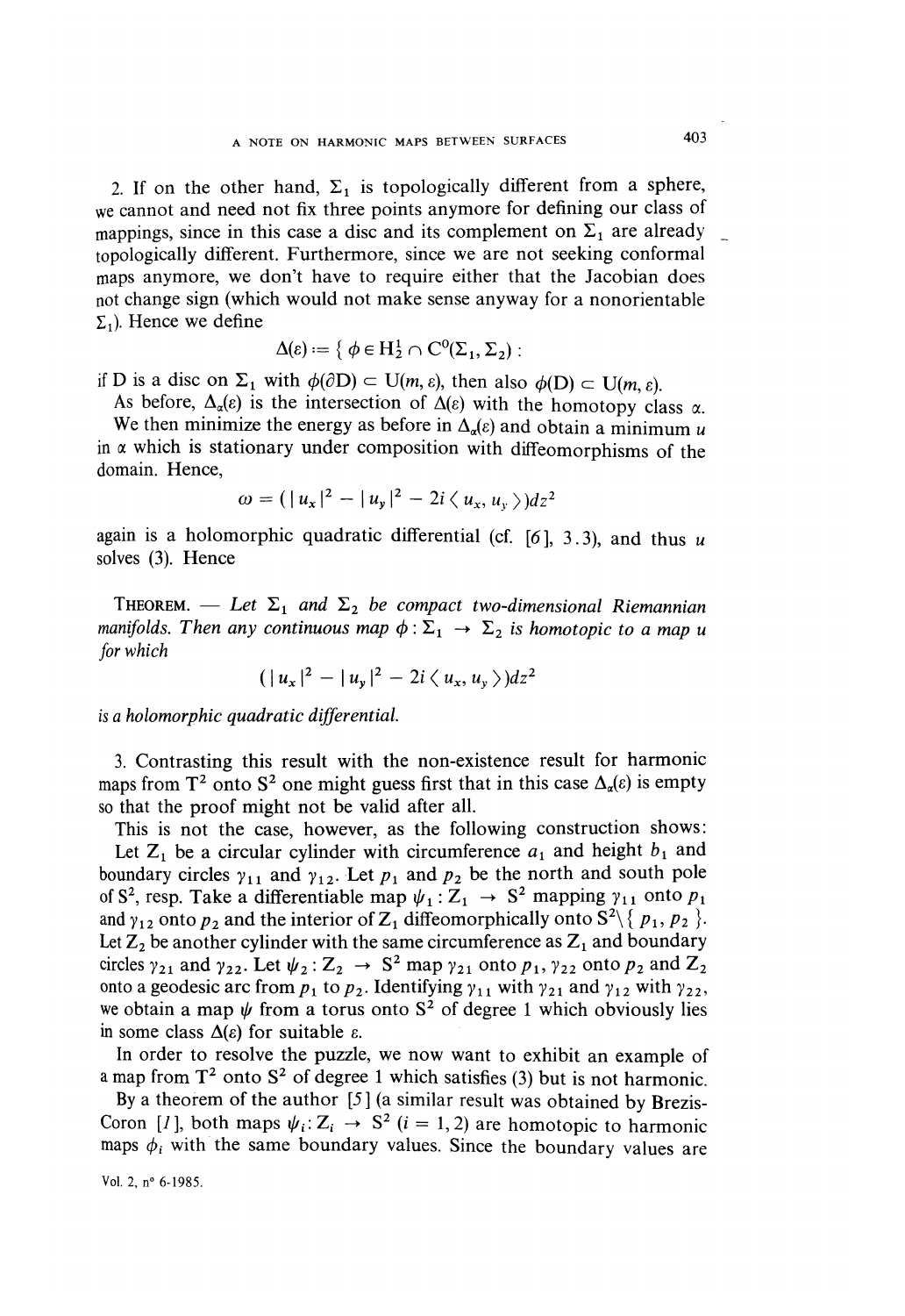constant,  $\phi_i$  is a stationary point of the energy with respect to composition with any diffeomorphism of  $Z_i$ , not necessarily leaving  $\partial Z_i$  fixed. Hence (cf. [6], 3.3), the corresponding holomorphic quadratic differential  $\omega_i$ is real on  $\partial Z_i$  and therefore constant.

Let

$$
\omega_1 \equiv c \in \mathbb{R}.
$$

Note that  $c \neq 0$ , since  $\phi_1$  cannot be conformal, and that we can also prescribe the sign of c by composing  $\phi_1$  with a reflection of  $Z_1$  across a plane containing its axis, if necessary.

If  $b_2$  is the height of  $\mathbb{Z}_2$  then it is easily seen that

$$
\omega_2 \equiv \left(\frac{2\pi}{b_2}\right)^2.
$$

Thus, for a suitable choice of  $b_2$ ,

$$
\omega_1 \equiv \omega_2,
$$

and the map  $\phi$  patched together from  $\phi_1$  and  $\phi_2$  satisfies (5) and is Lipschitz continuous, but not harmonic.

Actually, Sealey and Eells-Lemaire asked the following question (Problem 2.6 of [2]): if  $\phi$  is a continuous map of finite energy between surfaces with positive Jacobian almost everywhere for which

$$
|\phi_x|^2 - |\phi_y|^2 - 2i \langle \phi_x, \Phi_y \rangle
$$

is holomorphic, if  $\phi$  harmonic?

Of course, the answer is yes, if  $\phi$  is of class C<sup>2</sup> or if  $\phi$  is a diffeomorphism of class  $C^1$ .

In general, however, the answer is no which can be seen as follows: we take two copies  $Z_1^1$  and  $Z_1^2$ ,  $\phi_1^1$  and  $\phi_1^2$  of the cylinder  $Z_1$  and the harmonic map  $\phi_1$  constructed before. Identifying the boundaries of  $Z_1^1$  and  $Z_1^2$  via identifying equal angles in standard polar coordinates, we get a flat torus T, and using  $\phi_1^1$  and  $\phi_1^2$  on the resp. component, a map  $\phi$  from T onto S<sup>2</sup>. If we identify the upper boundary of  $Z_1^1$  with the lower boundary of  $Z_1^2$ and vice versa, then the holomorphic quadratic differential associated with  $\phi$  has the same sign on both components and is therefore constant (if we would have identified the boundaries in such a way that a sign change of this differential occurs when passing the boundaries, we could also have remedied this defect alternatively by composing e. g.  $\phi_1^2$  with a reflection of  $\mathbb{Z}_1^2$  across a plane containing its axis as before). If  $\phi$  actually should turn out to be harmonic, then we can compose e.g.  $\phi_1^2$  with any rotation (not equal to a multiple of  $2\pi$ ) of  $\mathbb{Z}_1^2$  around its axis, to get another map from T onto  $S<sup>2</sup>$  with constant (and hence holomorphic) associated quadratic differential. This map then can be no more harmonic, for example since